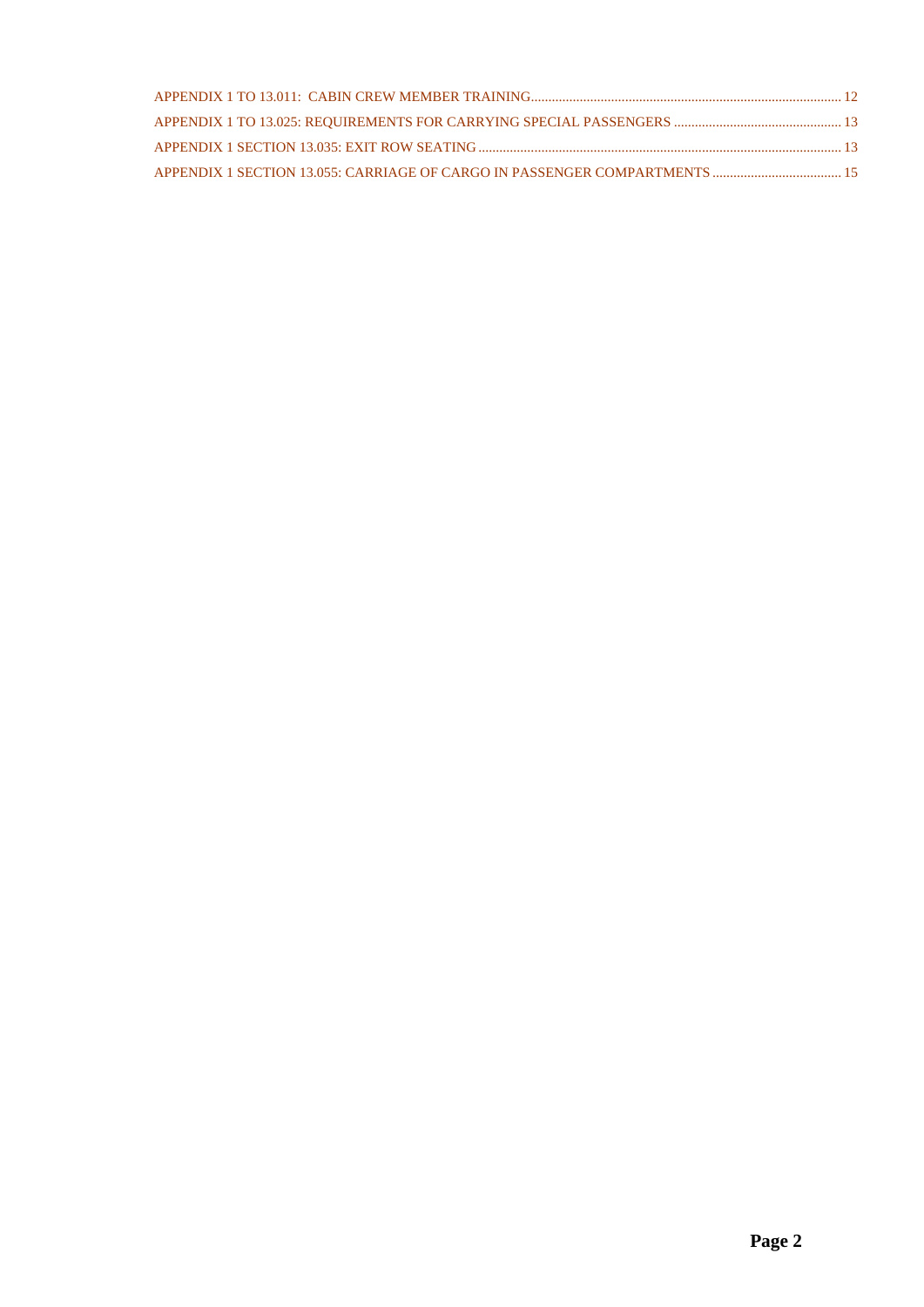# <span id="page-2-0"></span>**SUBPART A: GENERAL**

#### <span id="page-2-1"></span>**13.001 APPLICABILITY**

- (a) This Part prescribes the passenger-carrying requirements of Vietnam for aircraft with passenger seating capacity of more than 19 passegers,in addition to the passenger-carrying requirements required by Part 10.
- (b) This Part is applicable to the persons and organizations that operate the aircraft and the persons performing duties on their behalf.

#### <span id="page-2-2"></span>**13.003 DEFINITIONS**

(a) For the purpose of this Part, the following definitions shall apply:

*Note: Additional aviation-related terms are defined in Part 1 of these regulations.*

### **(1) Overwater operation:**

- (i) With respect to aircraft other than helicopters, an operation over water at a horizontal distance from the shoreline that is more than 30 minutes at cruising speed or 100 nautical miles; and
- (ii) As per helocopters, an operation over water at a horizontal distance that is 50 nautical miles from the nearest shoreline or 50 nautical miles from the landing laft form off coast.
- (2) **Passenger exit seats:** Those seats having direct access to an exit, and those seats in a row of seats through which passengers would have to pass to gain access to an exit, from the first seat inboard of the exit to the first aisle inboard of the exit. A passenger seat having "direct access" means a seat from which a passenger can proceed directly to the exit without entering an aisle or passing around an obstruction.

#### <span id="page-2-3"></span>**13.005 ACRONYMS**

- (a) The following acronyms are used in this Part:
	- (1) AOC (Air Operator Certificate);
	- (2) OM (Operation Manual);
	- (3) PBE (Protective Breathing Equipment);
	- (4) PIC (Pilot In Command);
	- (5) F/O (First Officer);
	- (6) SCA (Senior Cabin Crew Member/Purser).

## <span id="page-2-4"></span>**<sup>2</sup>13.007 WHEN PASSENGER - CARRYING REQUIREMENTS NOT APPLICABLE**

- (a) No person may be carried without compliance to the passenger carrying requirements unless:
	- (1) There is an approved seat with an approved seat belt for that person;
	- (2) That seat is located so that the occupant is not in any position to interfere with the flight crew members performing their duties;

2 This content is revised according to Item 2, Appendix XI to Circular 03/2016/TT-BGTVT dated 31 March 2016.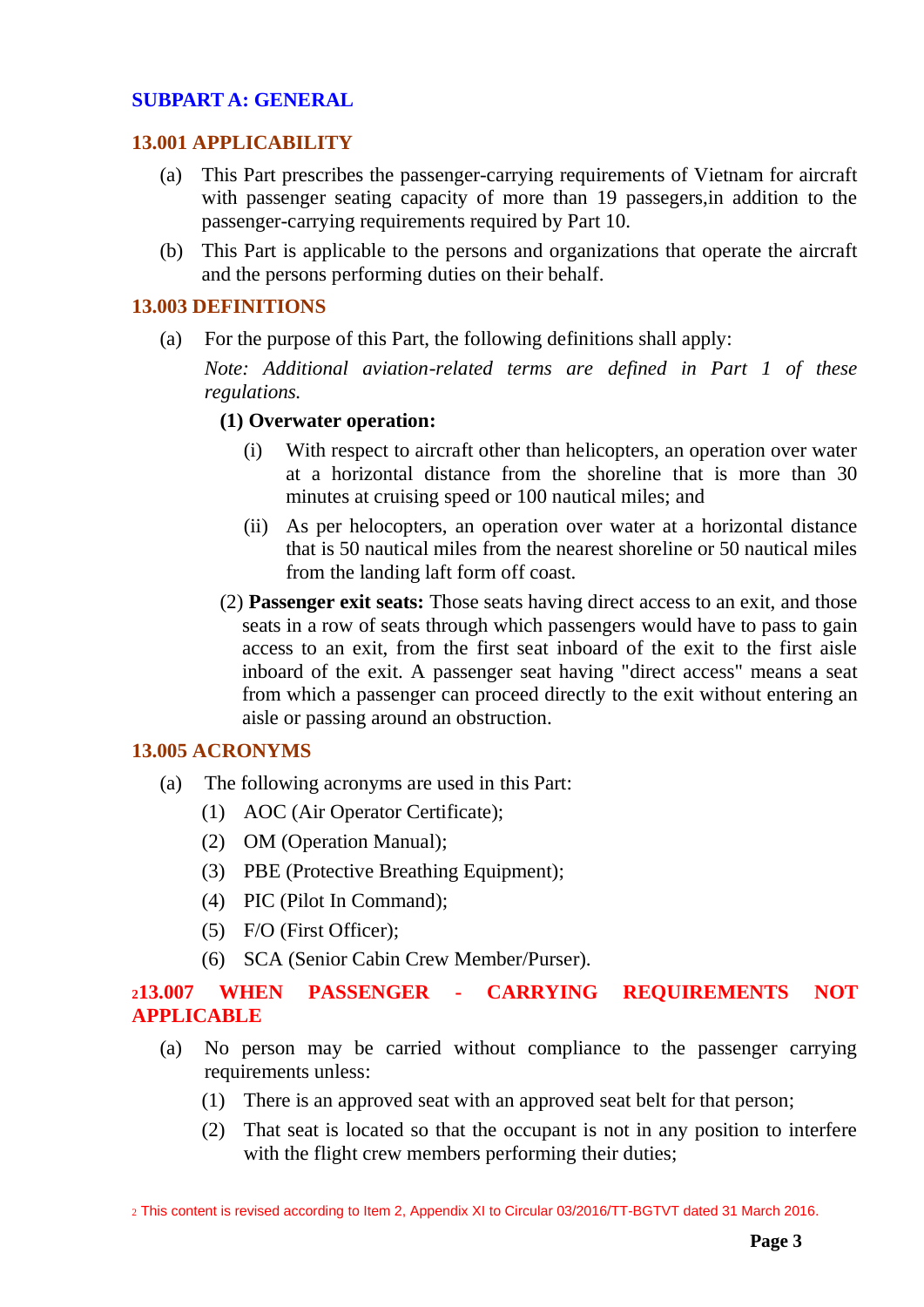- (3) There is unobstructed access from their seat to the flight deck or a regular or emergency exit;
- (4) There is a means for notifying that person when smoking is prohibited and when seat belts shall be fastened; and
- (5) That person has been orally briefed by a crew member on the use of emergency equipment and exits.

*Note: reference to Appendice 1 of 13.007 for more details of safe equipments need to be briefed as requested at Point (5), Item (b), Paragraph 13.007.*

- (b) The passenger-carrying requirements of item (a) of this paragraph do not apply when carrying:
	- (1) A crew member not required for the flight;
	- (2) A representative of the Authority on official duty;
	- (3) A person necessary to the safety or security of cargo or animals; or
	- (4) <sup>3</sup>Any person authorised by the operator's Operations Manual.

#### <span id="page-3-0"></span>**SUBPART B: CABIN CREW MEMBERS**

#### <span id="page-3-1"></span>**<sup>4</sup>13.010 REQUIRED CABIN CREW MEMBERS**

- (a) The operator shall establish, to the satisfaction of the Authority, the minimum number of cabin crew required for each type of aircraft based on seating capacity or the number of passengers carried, to ensure:
	- (1) A safe and expeditious evacuation of the aircraft; and
	- (2) Successful completion of the necessary functions to be performed in an emergency or a situation requiring emergency evacuation.
- (b) The operator shall assign these functions for each type of aeroplane in the Operations Manual to specific crew duty positions.
- (c) The operator shall assign the minimum number of required and licenced cabin crew members to each passenger-carrying flight and the PIC shall ensure that the assigned crew members are on board before commencing a passengercarrying flight.
- (d) The number of cabin crew members may not be less than minimum approved by the Authority or the following, whichever is greater:
	- (1) For a seating capacity of 20 to 50 passengers: 1 cabin crew member; and
	- (2) One additional cabin crew member for each unit, or part of a unit, of 50 passenger seat capacity;
	- (3) But, in no case, will the number of cabin crew members be less than the number of life rafts required to be carried.
- (e) When passengers are on board a parked aircraft, the minimum number of cabin crew members shall be:
	- (1) One-half that required for the flight operation;

<sup>3</sup> This content is revised according to b of Item 3, Appendix XI to Circular 03/2016/TT-BGTVT dated 31 March 2016.

<sup>4</sup> This content is revised according to Item 4, Appendix XI to Circular 03/2016/TT-BGTVT dated 31 March 2016.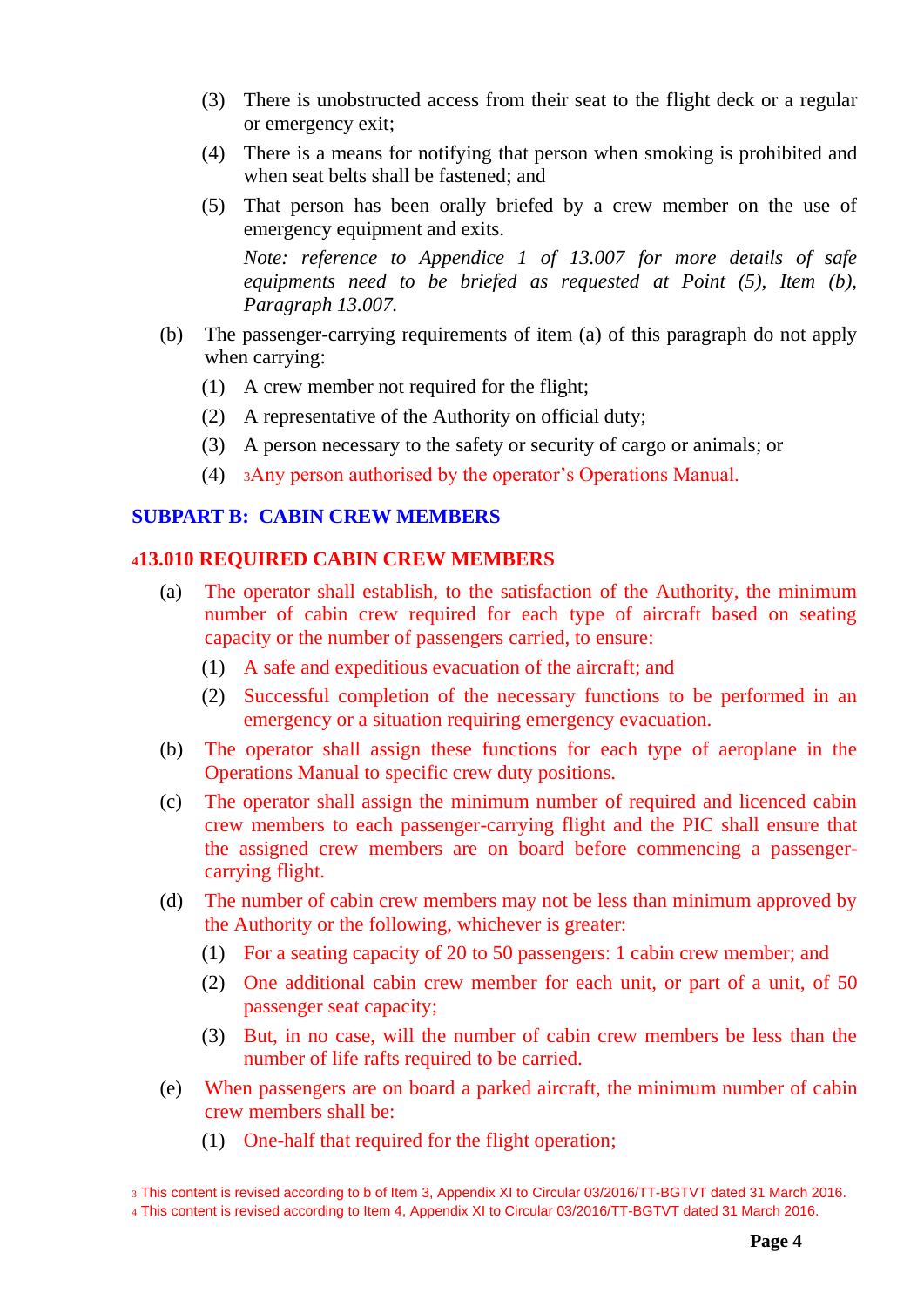- (2) But never less than one cabin crew member (or another person qualified in the emergency evacuation procedures for the aircraft); and
- (3) Where one-half would result in a fractional number, it is permissible to round down to the next whole number.
- (f) In unforeseen circumstances the required minimum number of cabin crew may be reduced provided that:
	- (1) The number of passengers has been reduced in accordance with procedures approved by the Authority and specified in the Operations Manual; and
	- (2) A report is submitted to the Authority after completion of the flight

# <span id="page-4-0"></span>**<sup>5</sup>13.011 CABIN CREW MEMBER TRAINING**

- (a) No person may be assigned or perform as a cabin crew member unless that person has completed a training programme prescribed by the Authority.
- (b) Refer to Appendix 1 to 13.011 for the minimum requirements of a cabin crew member training programme.

# <span id="page-4-1"></span>**13.013 CABIN CREW MEMBER PRIVILEGES**

- (a) A cabin crew member licenced under Part 7 may perform cabin safety services for hire on passenger carrying aircraft when cabin crew members are required by 13.010:
	- (1) For commercial air transport operations, when also qualified under the requirements of Part 14.
	- (2) For general aviation operations, after initial and recurrent of emergency training and drills for the specific aircraft.
- (b) A cabin crew member shall have in his personal possesion during flight operations a current Class 2 medical certificate issued in the last 12 calendar months.

# <span id="page-4-2"></span>**13.015 CABIN CREW MEMBERS AT DUTY STATIONS**

- (a) During taxi, cabin crew members shall remain at their duty stations with safety belt and shoulder harness fastened except to perform duties related to the safety of the aircraft and its occupants.
- (b) During takeoff and landing, cabin crew members shall remain at their duty stations with safety belt and shoulder harness fastened.
- (c) During enroute phases of flight, the cabin crew member shall be seated at their duty station with safety belt and shoulder harness fastened whenever the PIC so directs.

*Note: This does not prevent the PIC from directing the fastening of the seat belt only at times other than for takeoff and landing.*

(d) <sup>6</sup>During takeoff and landing, the operator shall assign cabin crew members to emergency evacuation duty stations as near as practicable to required floor level exits and shall uniformly distributed them throughout the aircraft to provide the most effective egress of passengers in event of an emergency evacuation.

<sup>5</sup> This content is revised according to Item 5, Appendix XI to Circular 03/2016/TT-BGTVT dated 31 March 2016.

<sup>6</sup> This content is revised according to Item 6, Appendix XI to Circular 03/2016/TT-BGTVT dated 31 March 2016.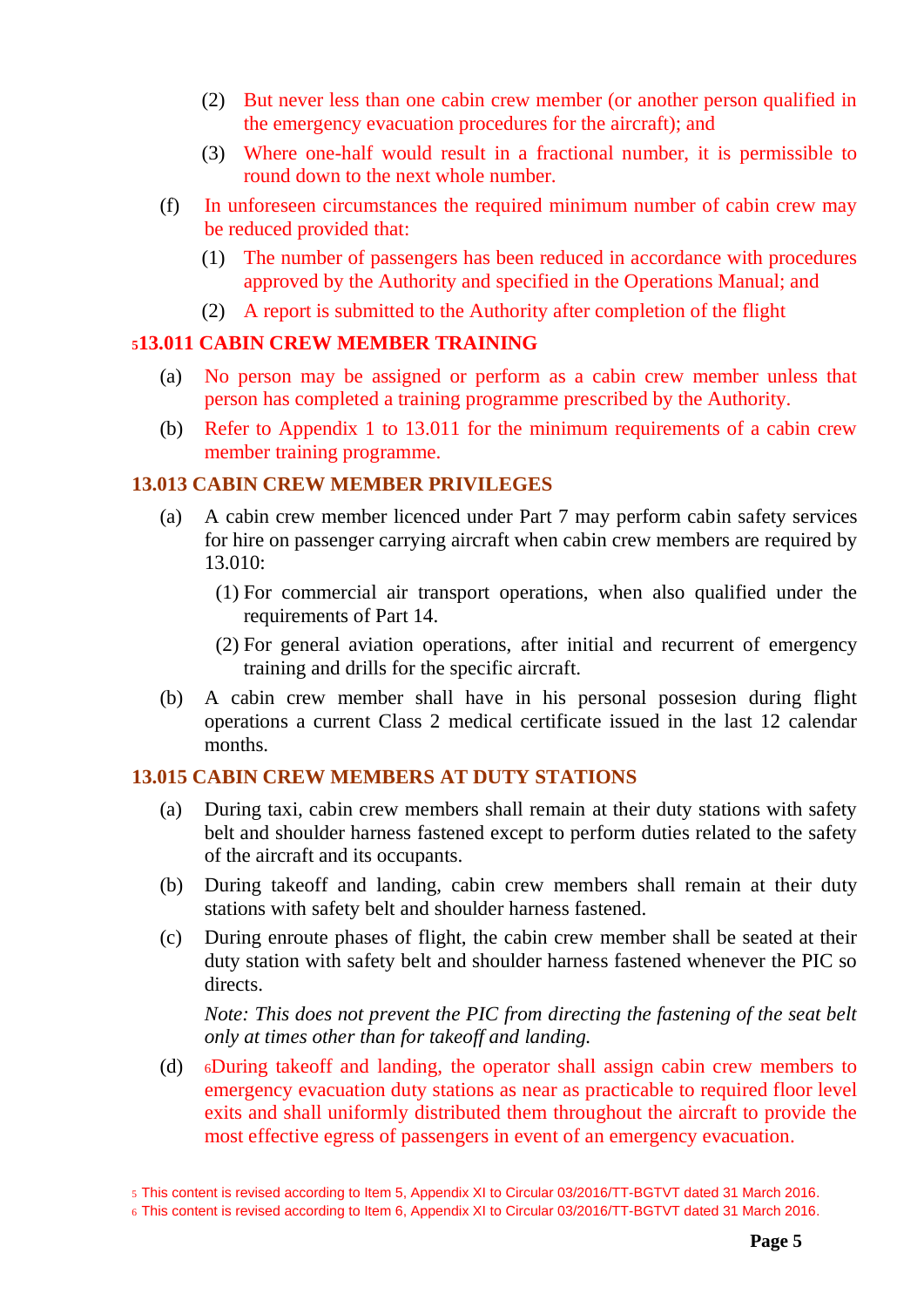- (e) When passengers are on board a parked aircraft, cabin crew members (or another person qualified in emergency evacuation procedures for the aircraft) will be placed in the following manner:
	- (1) If only one qualified person is required, that person shall be located in accordance with the operator's Operations Manual procedures;<sup>7</sup>
	- (2) If more than one qualified person is required, those persons shall be spaced throughout the cabin to provide the most effective assistance for the evacuation in case of an emergency.

## <span id="page-5-0"></span>**SUBPART C: PASSENGERS**

## <span id="page-5-1"></span>**13.020 DENIAL OF TRANSPORTATION**

- (a) <sup>8</sup>To prescribe Article 146, Part 3 of the Civil Aviation Law, an operator may deny transportation because a passenger:
	- (1) Refuses to comply with the instructions regarding exit seating restrictions prescribed by the Authority; or
	- (2) Has a handicap that can be physically accommodated only by an exit row seat.
- (b) The following requirements from Article 146 of the Civil Aviation Law also apply to the right to refuse the carriage of passenger who has got an air ticket and reserved a seat on the flight or in the course of the passenger's journey:
	- (1) Do From condition of the passenger's health the carrier obviously realizes that the transport of the passenger or continuing transport of the passenger shall be dangerous or harmful to the passenger, other persons on the aircraft or the flight;
	- (2) For the prevention of infectious disease spread;
	- (3) The passenger does not observe regulations on aviation safety and security and air transportation;
	- (4) The passenger has an act affecting public order, jeopardizing the flight's safety or affecting others' life and health or properties;
	- (5) The passenger is in influence of alcohol, beer and other stimulants that he/she does not control his/ her behaviour;
	- (6) For the security reasons;
	- (7) At the request of competent governmental authority.

## <span id="page-5-2"></span>**13.023 PROHIBITION AGAINST CARRIAGE OF WEAPONS**

(a) No person may, while on board an aircraft being operated in commercial air transport, carry on or about their person a deadly or dangerous weapon, either concealed or unconcealed.

#### **Note: (***removed***)<sup>9</sup>**

(b) <sup>10</sup>Paragraph (a) does not apply to officials or employees of the State who are

<sup>7</sup> This content is revised according to Item 3, Appendix IX to Circular 03/2016/TT-BGTVT dated 31 March 2016.

<sup>8</sup> This content is revised according to Item 3, Appendix IX to Circular 03/2016/TT-BGTVT dated 31 March 2016.

<sup>9</sup> This content is revised according to Item 7, Appendix IX to Circular 03/2016/TT-BGTVT dated 31 March 2016.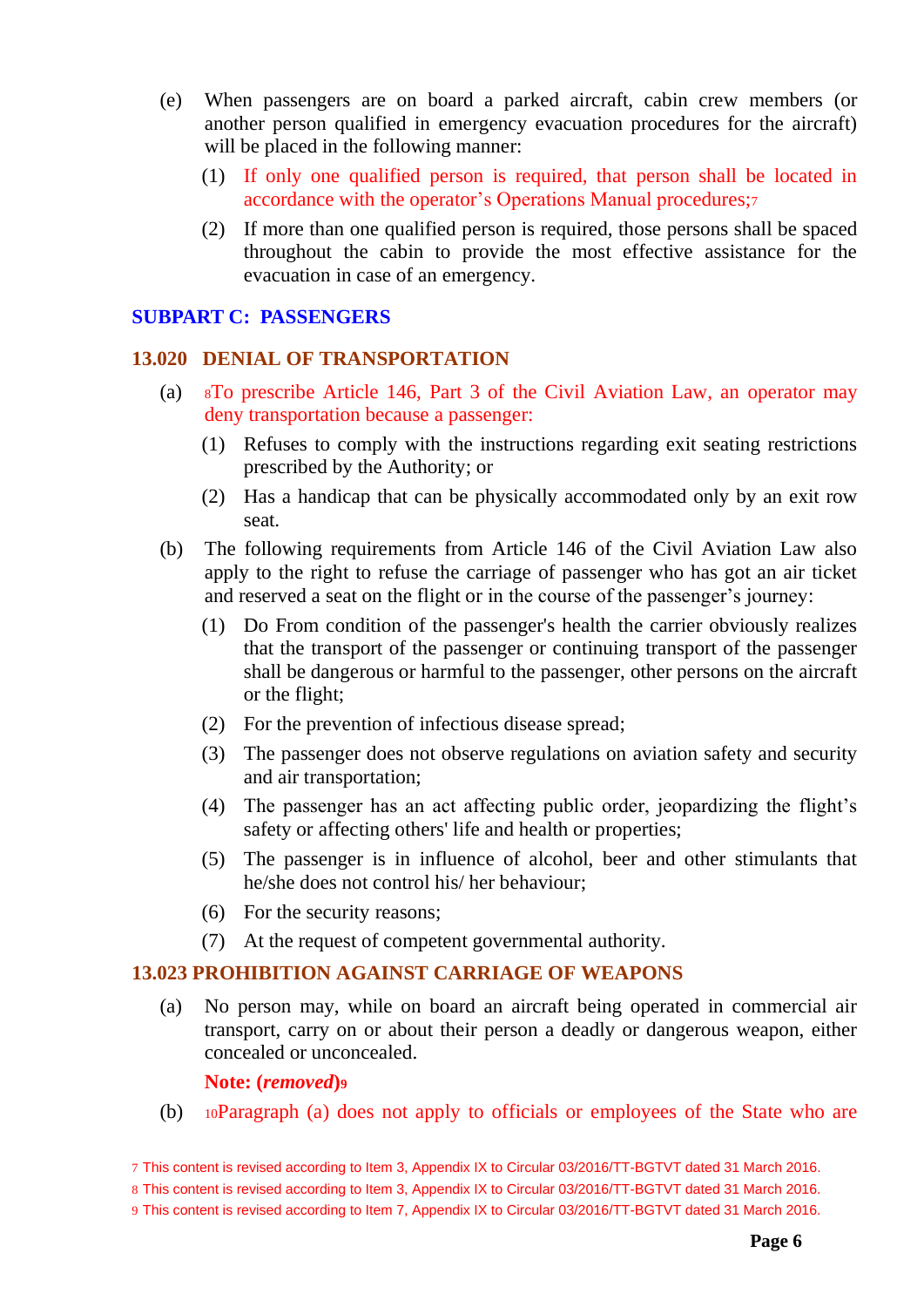authorised to carry weapons or crew members and other persons authorised by the operator to carry arms, provided this authorization is in accordance with the operator's operations manual procedures and applicable international security requirements.

## <span id="page-6-0"></span>**13.025 CARRIAGE OF SPECIAL SITUATION PASSENGERS**

- (a) <sup>11</sup>No operator may allow the transportation of special situation passengers except:
	- (1) As provided in the 12Operator's Operations Manual procedures; and
	- (2) With the knowledge and concurrence of the PIC.
- (b) The special situations passengers shall include:
	- (1) Blind persons;
	- (2) Paraplegic persons (non-ambulatory);
	- (3) Persons with reduced mobility;
	- (4) Persons requiring medical oxygen;
	- (5) Person unable to use seat belts; and
	- (6) Prisoners under escort;
	- (7) <sup>13</sup>Chidren travel alone;
	- (8) <sup>14</sup>Infants;
	- (9) <sup>15</sup>Persons carried on stretcher;
	- (10) <sup>16</sup>Hearing deficient persons;
	- (11) <sup>17</sup>Refer to Appendix 1 to 13.025 for requirements to special passengers.

#### <span id="page-6-1"></span>**13.027 OXYGEN FOR MEDICAL USE BY PASSENGERS**

- (a) <sup>18</sup>An operator may allow a passenger to carry and operate equipment for the storage, generation or dispensing of medical oxygen only as prescribed by the Authority.
- (b) No person may smoke, and no crew member may allow any person to smoke within 10 feet of oxygen storage and dispensing equipment carried for the medical use of a passenger.
- (c) No crew member may allow any person to connect or disconnect oxygen dispensing equipment to or from an oxygen cylinder while any other passenger is aboard the aircraft.

16 This content is revised according to Item 8, Appendix XI to Circular 03/2016/TT-BGTVT dated 31 March 2016.

<sup>10</sup> This content is revised according to b of Item 7, Appendix XI to Circular 03/2016/TT-BGTVT dated 31 March 2016.

<sup>11</sup> This content is revised according to Item 3, Appendix XI to Circular 03/2016/TT-BGTVT dated 31 March 2016.

<sup>12</sup> This content is revised according to Item 3, Appendix XI to Circular 03/2016/TT-BGTVT dated 31 March 2016.

<sup>13</sup> This content is revised according to Item 8, Appendix XI to Circular 03/2016/TT-BGTVT dated 31 March 2016.

<sup>14</sup> This content is revised according to Item 8, Appendix XI to Circular 03/2016/TT-BGTVT dated 31 March 2016.

<sup>15</sup> This content is revised according to Item 8, Appendix XI to Circular 03/2016/TT-BGTVT dated 31 March 2016.

<sup>17</sup> This content is revised according to Item 8, Appendix XI to Circular 03/2016/TT-BGTVT dated 31 March 2016.

<sup>18</sup> This content is revised according to Item 3, Appendix XI to Circular 03/2016/TT-BGTVT dated 31 March 2016.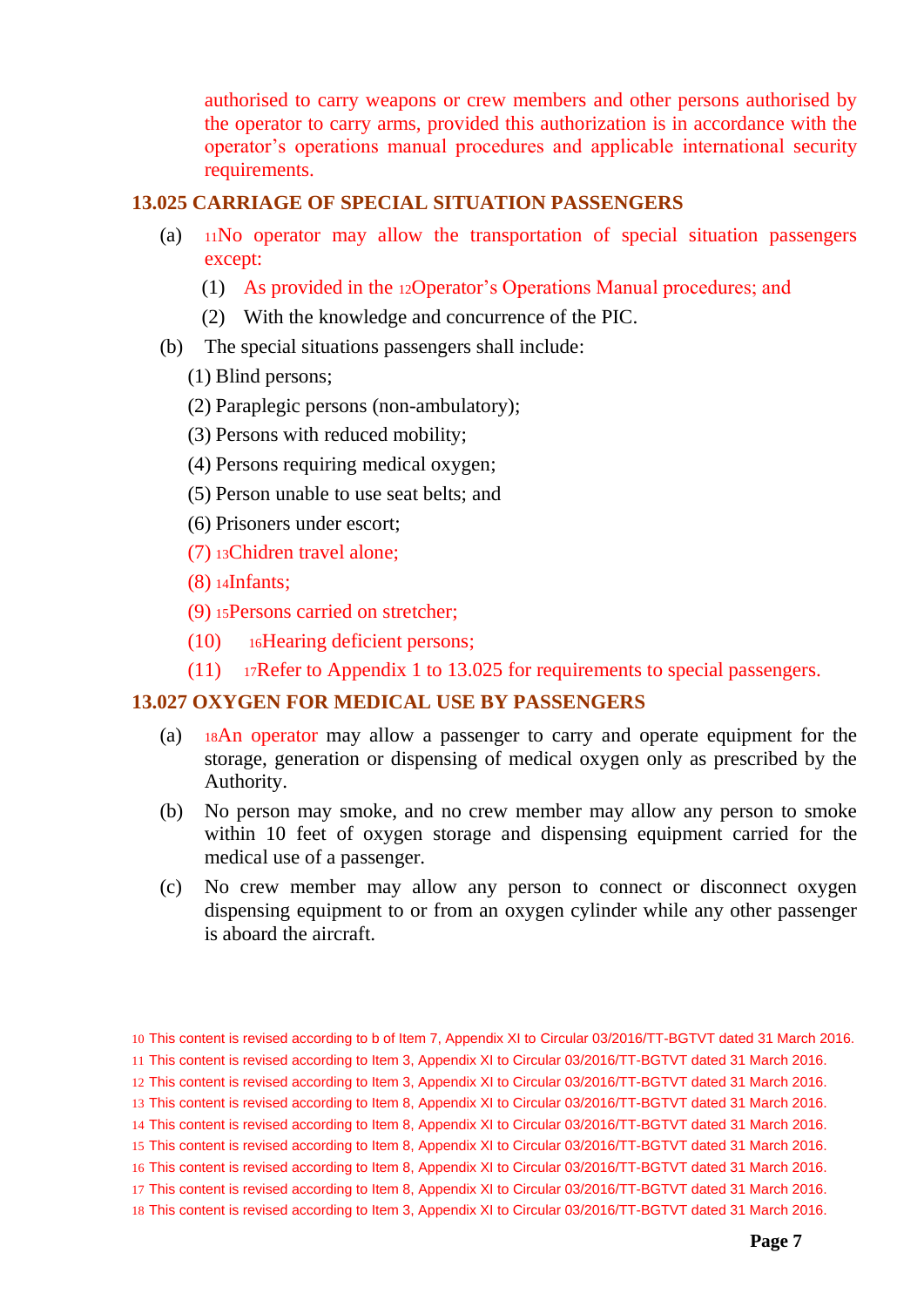## <span id="page-7-0"></span>**13.030 CARRIAGE OF PERSONS WITH REDUCED MOBILITY**

- (a) No person may allow a person of reduced mobility to occupy seats where their presence could:
	- (1) Impede the crew in their duties;
	- (2) Obstruct access to emergency equipment; or
	- (3) Impede the emergency evacuation of the aircraft.

### <span id="page-7-1"></span>**13.033 PASSENGER SEAT BELTS**

- (a) Each passenger occupying a seat or berth shall fasten his or her safety belt and keep it fastened while the "Fasten Seat Belt" sign is lighted or, in aircraft not equipped with such a sign, whenever instructed by the PIC.
- (b) No passenger safety belt may be used by more than one occupant during takeoff and landing.
- (c) At each unoccupied seat, the safety belt and shoulder harness, if installed, shall be secured so as not to interfere with crew members in the performance of their duties or with the rapid egress of occupants in an emergency.

*Note: A person who has not reached his or her second birthday may be held by an adult who is occupying a seat or berth.*

*Note: A berth, such as a multiple lounge or divan seat, may be occupied by two persons provided it is equipped with an approved safety belt for each person and is used during en-route flight only.*

#### <span id="page-7-2"></span>**13.035 EXIT ROW SEATINGS**

(a) No PIC or SCA may allow a passenger to sit in an emergency exit row if the PIC or SCA determine that it is likely that the passenger would be unable to understand and perform the functions necessary to open an exit and to exit rapidly.

*Note: See Appendix 1 to 13.035 for additional requirements pertaining to exit row seating.*

#### <span id="page-7-3"></span>**13.037 PASSENGER INFORMATION SIGNS**

(a) The PIC shall turn on required passenger information signs during any movement on the surface, for each takeoff and each landing, and when otherwise considered to be necessary.

#### <span id="page-7-4"></span>**13.040 PASSENGER COMPLIANCE WITH INSTRUCTIONS**

(a) Each passenger on a commercial air transport flight shall comply with instructions given by a crew member in compliance with this Part.

## <span id="page-7-5"></span>**13.043 REQUIRED PASSENGER BRIEFINGS**

- (a) No person may commence a takeoff unless the passengers are briefed prior to takeoff in accordance with the 19operator's Operation Manual procedures on:
	- (1) Smoking limitations and prohibitions;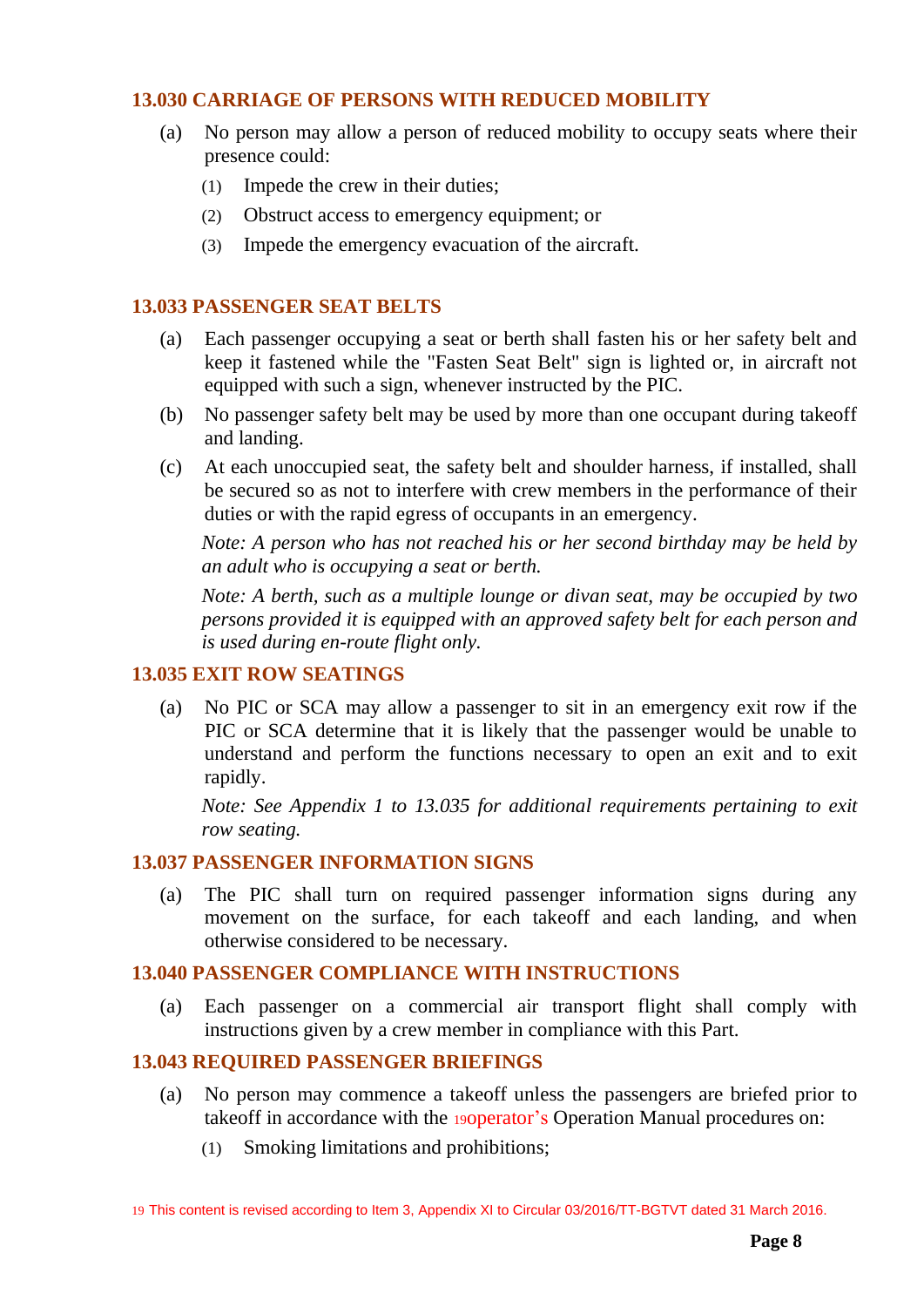- (2) Emergency exit location and use;
- (3) Use of safety belts;
- (4) Emergency floatation means location and use;
- (5) Placement of seat backs;
- (6) If flight is above 12,000 feet MSL, the normal and emergency use of oxygen; and
- (7) The passenger briefing card.
- (b) Immediately before or immediately after turning the seat belt sign off, the PIC or SCA shall ensure that the passengers are briefed to keep their seat belts fastened while seated, even when the seat belt sign is off.
- (c) Before each takeoff, the PIC or SCA shall ensure that any persons of reduced mobility are personally briefed on:
	- (1) The route to the most appropriate exit; and
	- (2) The time to begin moving to the exit in event of an emergency.

## <span id="page-8-0"></span>**13.045 PASSENGER BRIEFING: EXTENDED OVERWATER OPERATIONS**

(a) No person may commence extended overwater operations unless all passengers have been orally briefed on the location and operations of life preservers, life rafts and other flotation means, including a demonstration of the method of donning and inflating a life preserver.

# <span id="page-8-1"></span>**SUBPART D: SECURING ITEMS OF MASS**

## <span id="page-8-2"></span>**13.050 SECURING OF BAGGAGE IN PASSENGER COMPARTMENT**

- (a) No person may allow the takeoff or landing of an aircraft unless each item of mass in the passenger cabin is properly secured to prevent it from becoming a hazard during taxi, takeoff and landing and during turbulent weather conditions.
- (b) No person may allow an aircraft to move on the surface, takeoff or land unless each passenger serving cart is secured in its stowed position.

## <span id="page-8-3"></span>**13.053 CARRY-ON BAGGAGE**

- (a) No person may allow the boarding of carry-on baggage unless it can be adequately and securely stowed in accordance with the 20operator's Operations Manual procedures.
- (b) No person may allow aircraft passenger entry doors to be closed in preparation for taxi or pushback unless at least one required crew member has verified that each article of baggage has been properly stowed in overhead racks with approved restraining devices or doors, or in approved locations aft of the bulkhead.
- (c) No person may allow carry-on baggage to be stowed in a location that would cause that location to be loaded beyond its maximum placard weight limitation.
- (d) <sup>21</sup>The stowage locations shall be capable of restraining the articles in crash impacts severe enough to induce the ultimate inertia forces specified in the

20 This content is revised according to Item 3, Appendix XI to Circular 03/2016/TT-BGTVT dated 31 March 2016. <sup>21</sup> This content is revised according to Item 9, Appendix XI to Circular 03/2016/TT-BGTVT dated 31 March 2016.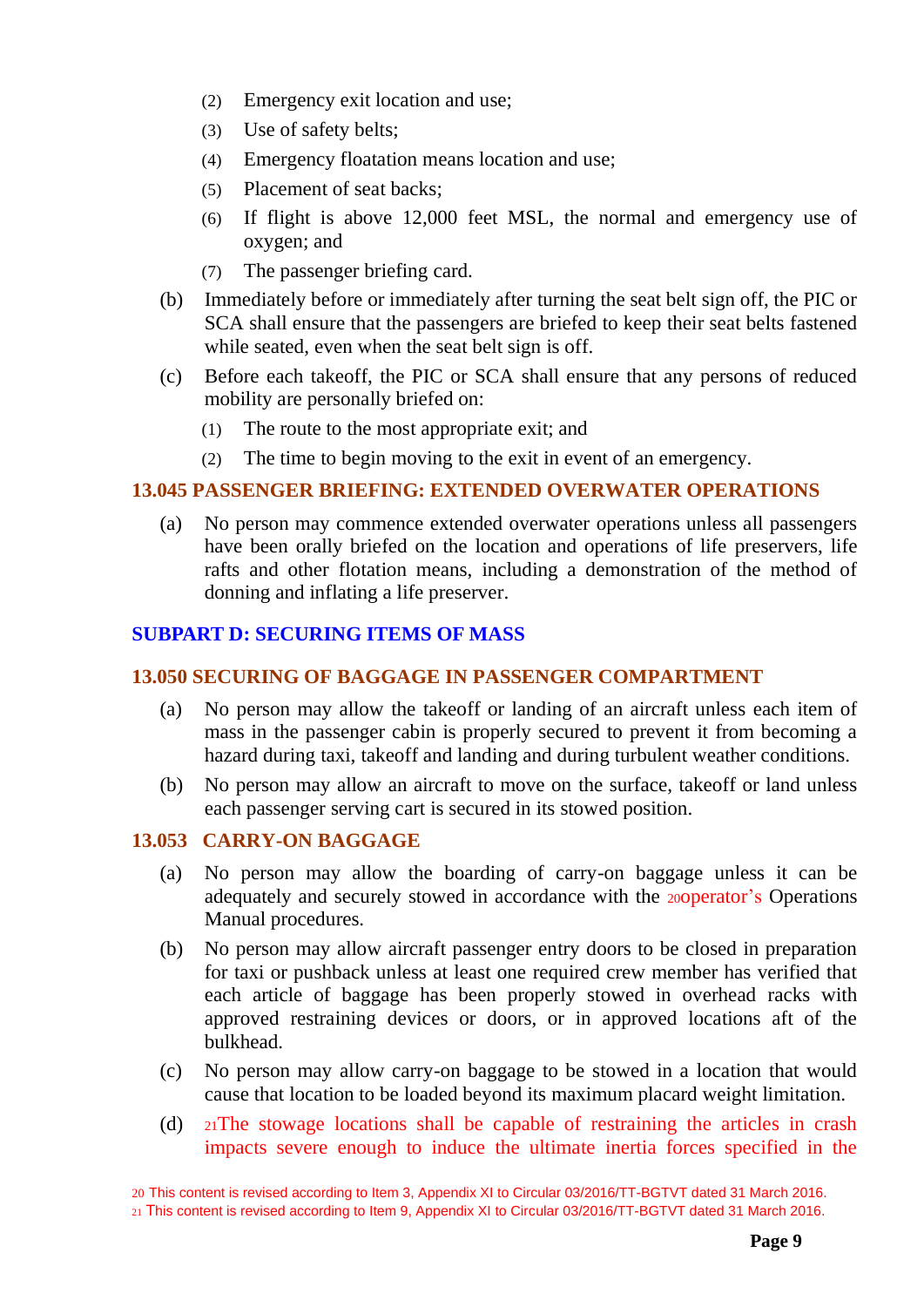emergency landing conditions under which the aircraft was type-certified.

## <span id="page-9-0"></span>**13.055 CARRIAGE OF CARGO IN PASSENGER COMPARTMENTS**

(a) No person may allow the carriage of cargo in the passenger compartment of an aeroplane except as prescribed by the Authority.

*Note: See Appendix 1 to 13.055 for specific requirements pertaining to carriage of cargo in passenger compartments.*

#### <span id="page-9-1"></span>**SUBPART E: EMERGENCY PREPAREDNESS**

#### <span id="page-9-2"></span>**13.060 ACCESSIBILITY OF EMERGENCY EQUIPMENT AND EXITS**

(a) No person may allow carry-on baggage or other items to block access to the emergency exits when the aircraft is moving on the surface, during takeoff or landing, or while passengers remain on board.

## <span id="page-9-3"></span>**13.063 READINESS OF AUTOMATIC EMERGENCY EXITS**

(a) No person may cause an aeroplane carrying passengers to be moved on the surface, takeoff or land unless each automatically deployable emergency evacuation assisting means installed on the aircraft is ready for evacuation.

#### <span id="page-9-4"></span>**<sup>22</sup>13.064 EVACUATION CAPABILITY**

(a) The PIC, SCA and other person assigned by the operator shall ensure that, when passengers are on board the aircraft prior to movement on the surface, at least one floor-level exit provides for egress of passengers through normal or emergency means.

#### <span id="page-9-5"></span>**13.065 STOPS WHERE PASSENGERS REMAIN ON BOARD**

- (a) At stops where passengers remain on board the aircraft, the PIC, the SCA, or both shall ensure that:
	- (1) All engines are shut down;
	- (2) At least one floor level exit remains open to provide for the deplaning of passengers; and
	- (3) There is at least one person immediately available who is qualified in the emergency evacuation of the aircraft and who has been identified to the passengers on board as responsible for the passenger safety.
- (b) <sup>23</sup>If refuelling with passengers on board, the PIC or a designated company representative shall ensure that the operator's Operations Manual procedures are followed.

#### <span id="page-9-6"></span>**13.067 PASSENGER SEAT BACKS**

- (a) No PIC or SCA may allow the takeoff or landing of an aircraft unless each passenger seat back is in the upright position.
- (b) Exceptions may only be made in accordance with procedures in the operator's Operations Manual provided the seat back does not obstruct any passenger's access to the aisle or to any emergency exit.

<sup>22</sup> This content is revised according to Item 10, Appendix XI to Circular 03/2016/TT-BGTVT dated 31 March 2016. 23 This content is revised according to Item 11, Appendix XI to Circular 03/2016/TT-BGTVT dated 31 March 2016.

**Page 10**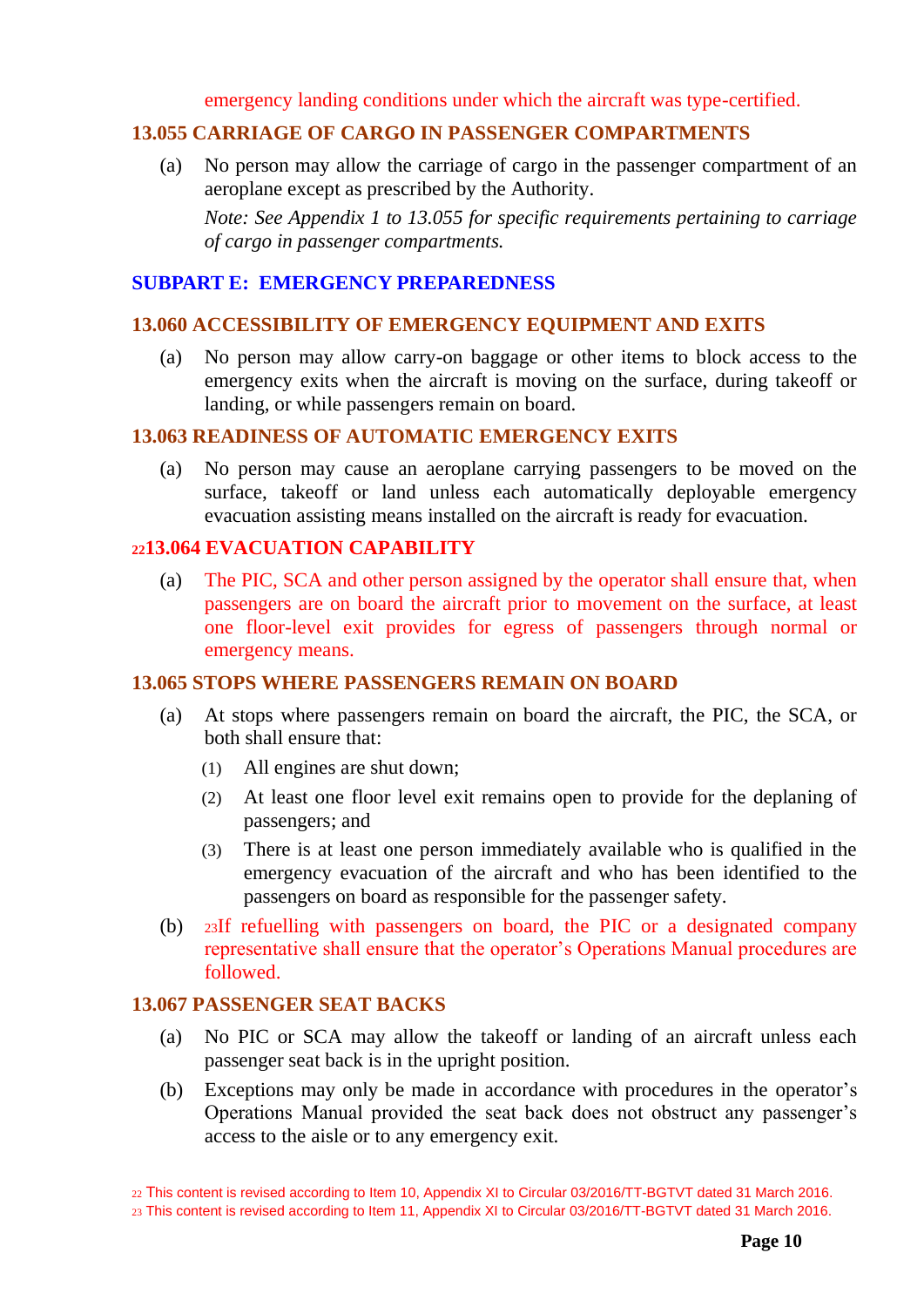### <span id="page-10-0"></span>**13.070 STOWAGE OF FOOD AND BEVERAGE**

- (a) No PIC or SCA may allow the movement of an aircraft on the surface, takeoff or land:
	- (1) When any food, beverage or tableware furnished by the 24operator is located at any passenger seat; and
	- (2) Unless each food and beverage tray and seat back tray table is in the stowed position.

## <span id="page-10-1"></span>**APPENDICES**

## **APPENDIX 1 SECTION 13.007: PASSENGER INSTRUCTIONS**

- (a) General:
	- (1) Passengers are instructed on safety issues. A part of this notice may be made through graphic underneath form of films with sound.
	- (2) Hành khách phải được cung cấp bảng thông báo an toàn dưới dạng ảnh chỉ rõ sự hoạt động của các thiết bị an toàn và cửa thoát hiểm cho hành khách sử dụng trong trường hợp khẩn cấp. Passengers are provided safety board as a graphic showing the operation of the safety equipment and exits for passengers in case of an emergency.
- (b) Before takeoff:
	- (1) Passengers be informed of the followings if applicable:
		- (i) Regulation of smoking;
		- (ii) The back seat is in the upright position and the seat back tray table must be in the stowed position;
		- (iii) Location of exit doors;
		- (iv) Location and use of indicator lights to exit doors on the floor of the aircraft;
		- (v) Stowage of carry-on baggage;
		- (vi) Limitation use of portable electronic devices;
		- (vii) Location and content of safety instruction board.
	- (2) Passengers be performed the followings:
		- (i) Use of seat belts and safety belts including the installation and openning the wire and / or seat belts;
		- (ii) Location and use of oxygen equipment if required. Passengers must also be informed about how to stam out all of the smoke when oxygen equipment is used;
		- (iii) Location and use of life preservers when requested.
- (c) After takeoff;
	- (1) Passengers be reminded of followings if applicable:
		- (i) Regulation of smoking;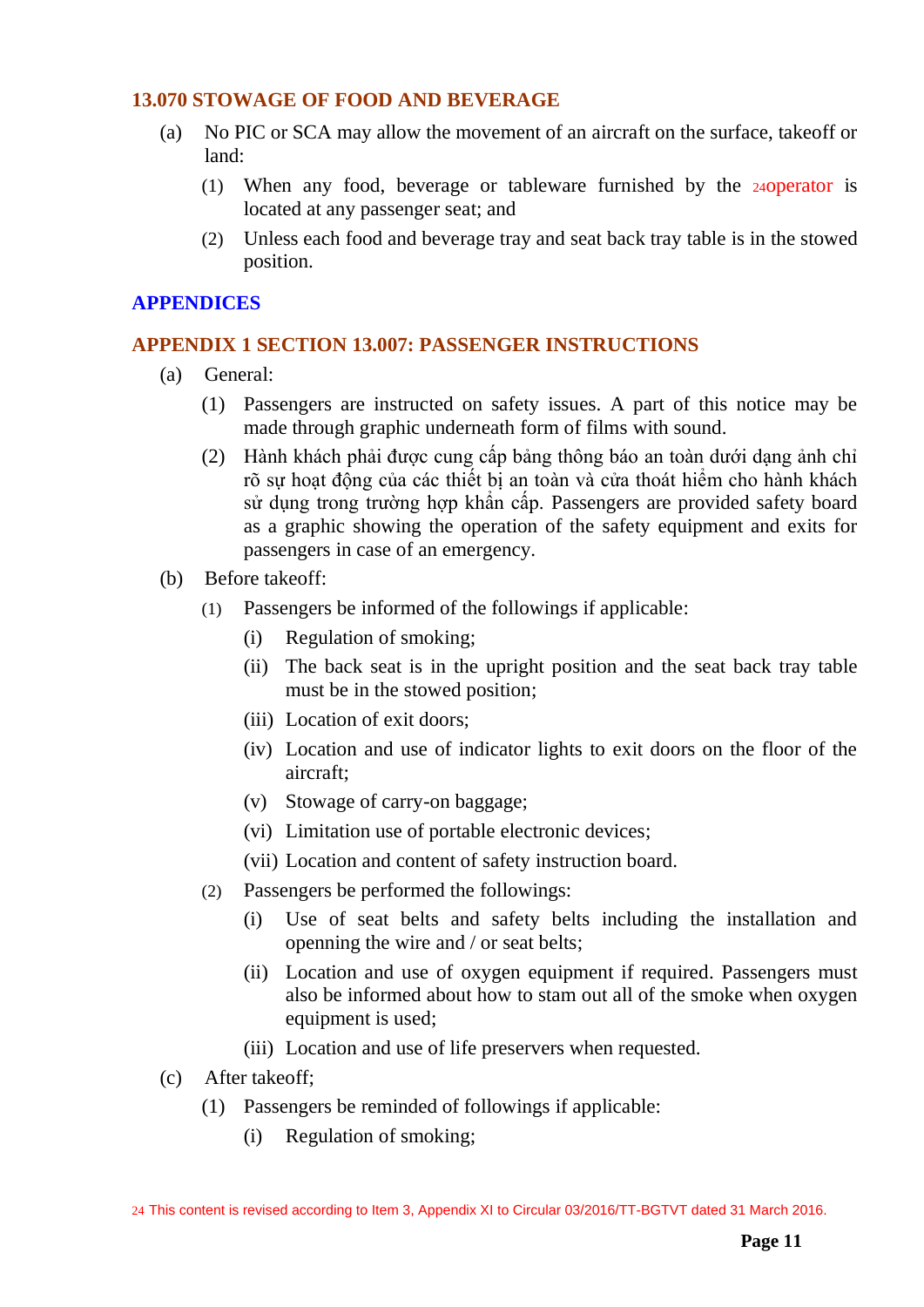- (ii) Use of seat belts and safety belts including safe benefits of fastening seat belts while sitting regardless of status of the signal light seatbelt.
- (d) Before landing:
	- (1) Passengers be reminded of followings if applicable:
		- (i) Regulation of smoking;
		- (ii) Use of seat belt or safety belts;
		- (iii) The back seat is in the upright position and the seat back tray table must be in the stowed position;
		- (iv) Stowage of carry-on baggage; and
		- (v) Limitation use of portable electronic devices.
- (e) Prior to landing:
	- (1) Passengers be reminded of followings:
		- (i) Regulation of smoking;
		- (ii) Use of seat belt or safety belts.
- (f) In an emergency during flight, passengers are instructed emergency actions appropriate to the situation.

## <span id="page-11-0"></span>**<sup>25</sup>APPENDIX 1 TO 13.011: CABIN CREW MEMBER TRAINING**

- (a) The cabin crew member training programmes shall be adequate to ensure that each person is:
	- (1) Competent to execute those safety duties and functions which the cabin crew member is assigned to perform in the event of an emergency or in a situation requiring emergency evacuation;
	- (2) Drilled and capable in the use of emergency and life-saving equipment required to be carried, such as life jackets, life rafts, evacuation slides, emergency exits, portable fire extinguishers, oxygen equipment, first-aid and universal precaution kits, and automated external defibrillators;
	- (3) When serving on aeroplanes operated above 3 000 m (10 000 ft), knowledgeable as regards the effect of lack of oxygen and, in the case of pressurized aeroplanes, as regards physiological phenomena accompanying a loss of pressurization;
	- (4) Aware of other crew members' assignments and functions in the event of an emergency so far as is necessary for the fulfilment of the cabin crew member's own duties;
	- (5) Aware of the types of dangerous goods which may, and may not, be carried in a passenger cabin; and
	- (6) Knowledgeable about human performance as related to passenger cabin safety duties including flight crew-cabin crew coordination.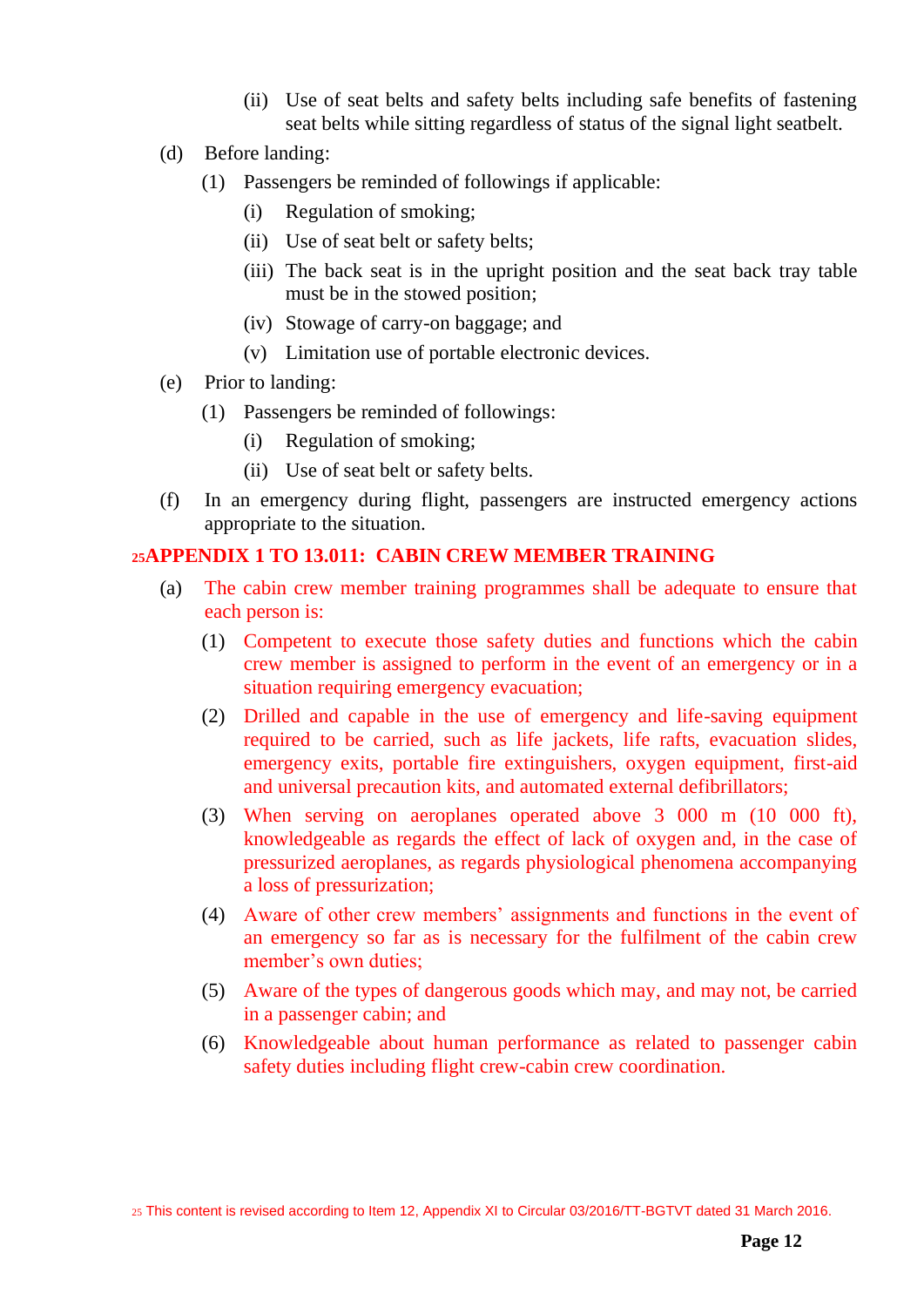# <span id="page-12-0"></span>**<sup>26</sup>APPENDIX 1 TO 13.025: REQUIREMENTS FOR CARRYING SPECIAL PASSENGERS**

- (a) The operator shall consider following conditions when carrying sepecial passengers:
	- (1) Aircraft type and passenger configuration;
	- (2) Total passengers carried on board;
	- (3) The number of special passengers is not more than the number of escort passengers able to support in case of emergency evacuation;
	- (4) Situations can affect crew emergency procedures;
	- (5) The operator shall establish the procedures for guidance special passenger and their escorts;
	- (6) The escorts shall be from 18 years old or above, have suitable healthy conditions and be able to understand the instructions from cabin crew for supporting when required;
	- (7) The special passenger and their escorts shall sit next together on the same seat row;
	- (8) In the evacuation exercise, the operator should have infants and special passengers.

## <span id="page-12-1"></span>**APPENDIX 1 SECTION 13.035: EXIT ROW SEATING**

- (a) No cabin crew member may seat a person in a passenger exit seat if it is likely that the person would be unable to perform one or more of the applicable functions listed below:
	- (1) The person lacks sufficient mobility, strength, or dexterity in both arms and hands, and both legs:
		- (i) To reach upward, sideways, and downward to the location of emergency exit and exit-slide operating mechanisms;
		- (ii) To grasp and push, pull, turn, or otherwise manipulate those mechanisms;
		- (iii) To push, shove, pull, or otherwise open emergency exits;
		- (iv) To lift out, hold, deposit on nearby seats, or manoeuvre over the seat backs to the next row objects the size and weight of over-wing window exit doors:
		- (v) To remove obstructions of size and weight similar to over-wing exit doors;
		- (vi) To maintain balance while removing obstructions;
		- (vii) To exit expeditiously;
		- (viii) To stabilise an escape slide after deployment; or
		- (ix) To assist others in getting off an escape slide.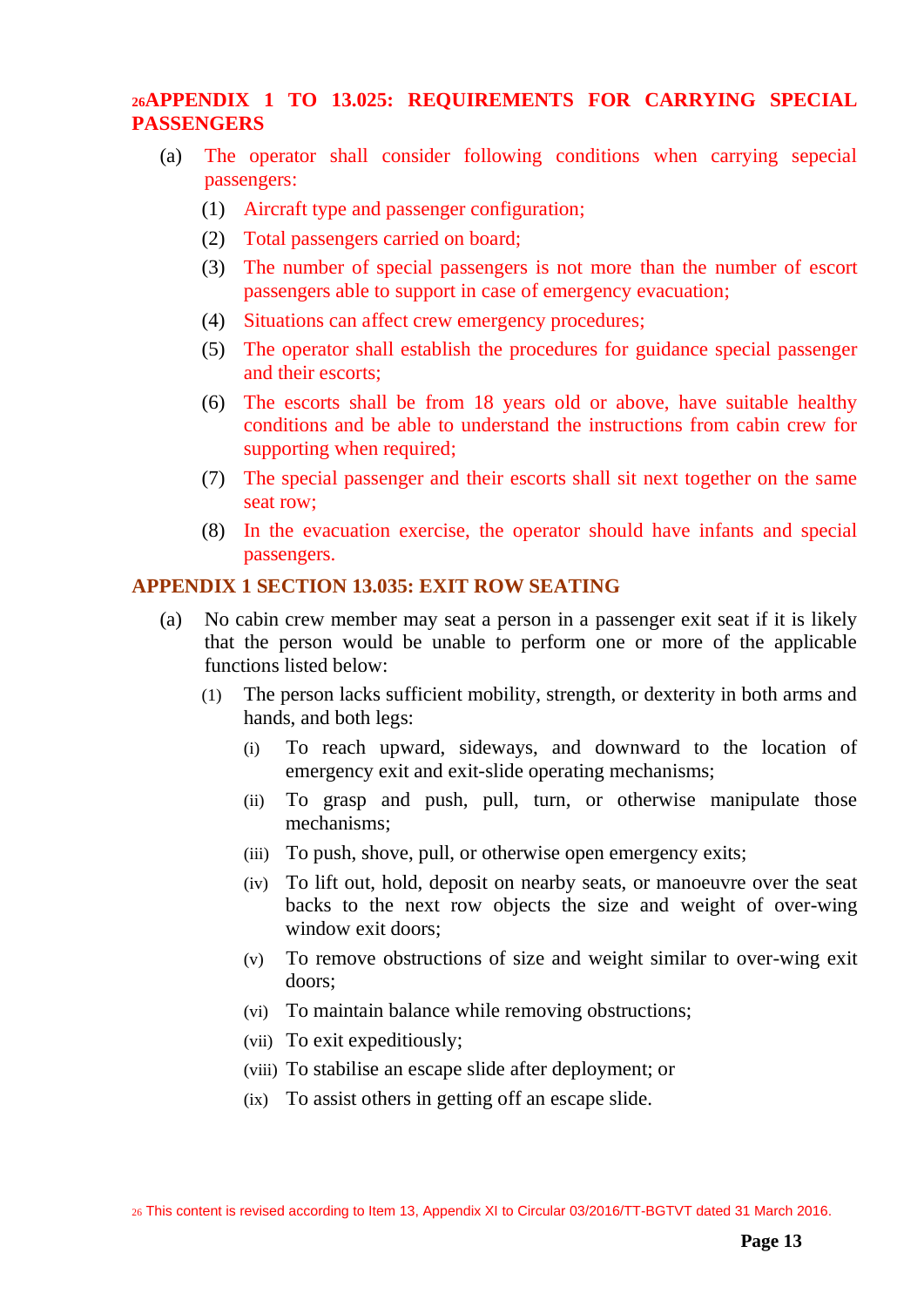- (2) The person is less than 15 years of age or lacks the capacity to perform one or more of the applicable functions listed above without the assistance of an adult companion, parent, or other relative;
- (3) The person lacks the ability to read and understand instructions required by this section and related to emergency evacuation provided by the AOC holder in printed, or graphic form, or the ability to understand oral crew commands;
- (4) The person lacks sufficient visual capacity to perform one or more of the above functions without the assistance of visual aids beyond contact lenses or eyeglasses;
- (5) The person lacks sufficient aural capacity to hear and understand instructions shouted by cabin crew members, without assistance beyond a hearing aid;
- (6) The person lacks the ability adequately to impart information orally to other passengers; or
- (7) The person has a condition or responsibilities, such as caring for small children, that might prevent the person from performing one or more of the functions listed above; or a condition that might cause the person harm if he or she performs one or more of the functions listed above.
- (b) Determination as to the suitability of each person permitted to occupy an exit seat shall be made by the persons designated in the AOC holder's operations manual.
- (c) In the event a cabin crew member determines that a passenger assigned to an exit seat would be unable to perform the emergency exit functions, or if a passenger requests a non-exit seat, the cabin crew member shall expeditiously relocate the passenger to a non-exit seat.
- (d) In the event of full booking in the non-exit seats, and if necessary to accommodate a passenger being relocated from an exit seat, the cabin crew member shall move a passenger who is willing and able to assume the evacuation functions, to an exit seat.
- (e) Each AOC ticket agent shall, prior to boarding, assign seats consistent with the passenger selection criteria and the emergency exit functions, to the maximum extent feasible.
- (f) Each cabin crew member shall include in their passenger briefings a request that a passenger identify himself or herself to allow re-seating, in case the gate agent wrongly places a person in the exit row that:
	- (1) Cannot meet the selection criteria;
	- (2) Has a non discernible condition that will prevent him or her from performing the evacuation functions;
	- (3) May suffer bodily harm as the result of performing one or more of those functions; or
	- (4) Does not wish to perform emergency exit functions.
- (g) Each cabin crew member shall include in their passenger briefings a reference to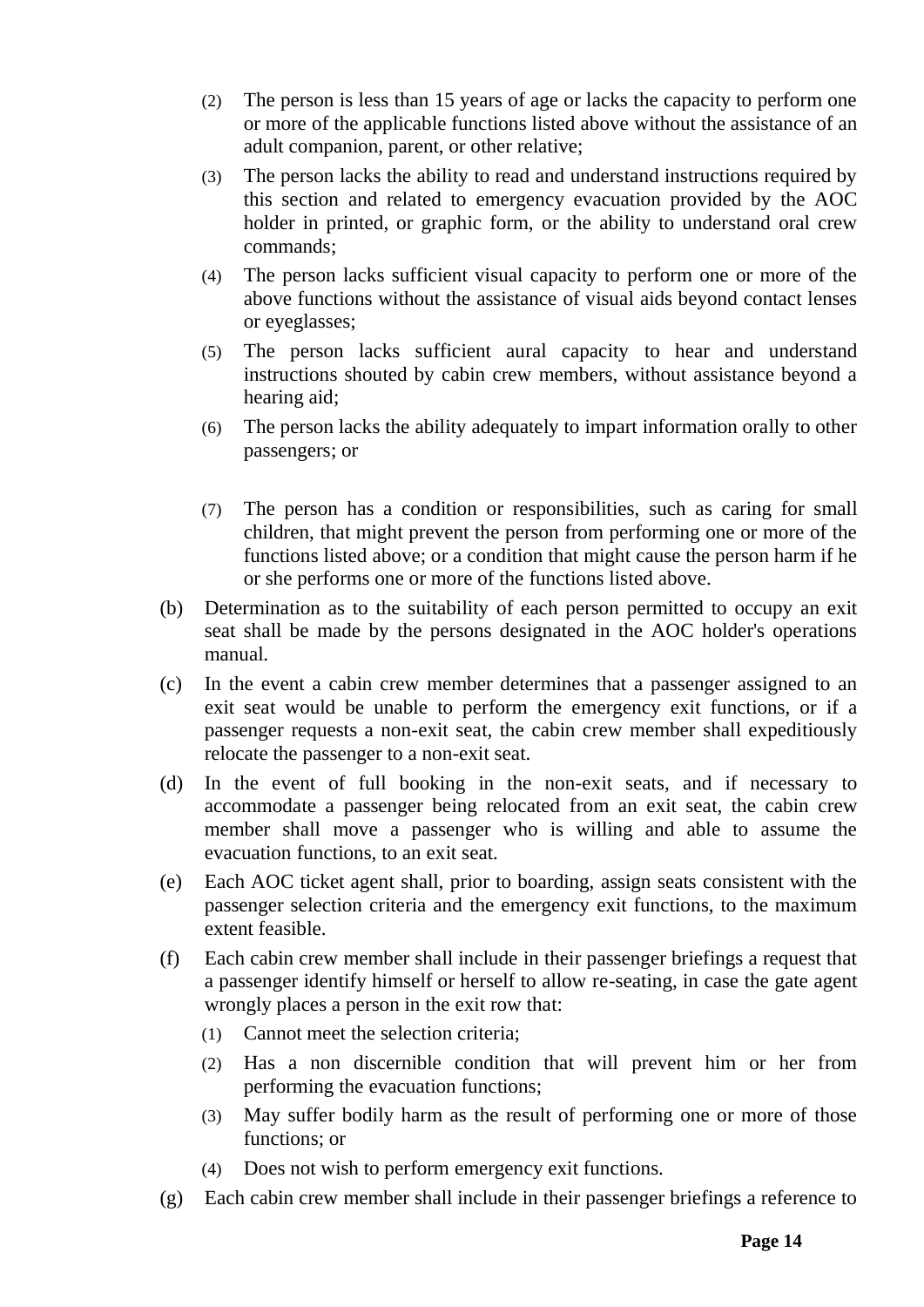the passenger information cards and the functions to be performed in an emergency exit.

- (h) Each passenger shall comply with instructions given by a crew member or other authorised employee of the AOC holder implementing exit seating restrictions.
- (i) No PIC may allow taxi or pushback unless at least one required crew member has verified that all exit rows and escape paths are unobstructed and that no exit seat is occupied by a person the crew member determines is likely to be unable to perform the applicable evacuation functions.

# <span id="page-14-0"></span>**APPENDIX 1 SECTION 13.055: CARRIAGE OF CARGO IN PASSENGER COMPARTMENTS**

- (a) Cargo may be carried anywhere in the passenger compartment if it is carried in an approved cargo bin that meets the following requirements:
	- (1) The bin must withstand the load factors and emergency landing conditions applicable to the passenger seats of the aeroplane in which the bin is installed, multiplied by a factor of 1.15, using the combined weight of the bin and the maximum weight of cargo that may be carried in the bin;
	- (2) The maximum weight of cargo that the bin is approved to carry and any instructions necessary to insure proper weight distribution within the bin must be conspicuously marked on the bin;
	- (3) The bin may not impose any load on the floor or other structure of the aeroplane that exceeds the load limitations of that structure;
	- (4) The bin must be attached to the seat tracks or to the floor structure of the aeroplane, and its attachment must withstand the load factors and emergency landing conditions applicable to the passenger seats of the aeroplane in which the bin is installed, multiplied by either the factor 1.15 or the seat attachment factor specified for the aeroplane, whichever is greater, using the combined weight of the bin and the maximum weight of cargo that may be carried in the bin;
	- (5) Combination of weight of the bin and the maximum weight of cargo that the bin is approved to carry must be used.
	- (6) The bin may not be installed in a position that restricts access to or use of any required emergency exit, or of the aisle in the passenger compartment;
	- (7) The bin must be fully enclosed and made of material that is at least flame resistant;
	- (8) Suitable safeguards must be provided within the bin to prevent the cargo from shifting under emergency landing conditions; and
	- (9) The bin may not be installed in a position that obscures any passenger's view of the "seat belt" sign, "no smoking" sign, or any required exit sign, unless an auxiliary sign or other approved means for proper notification of the passenger is provided.
- (b) Cargo, including carry-on baggage, may be carried anywhere in the passenger compartment of a small (Group B) aeroplane if it is carried in an approved cargo rack, bin, or compartment installed in or on the aeroplane, if it is secured by an